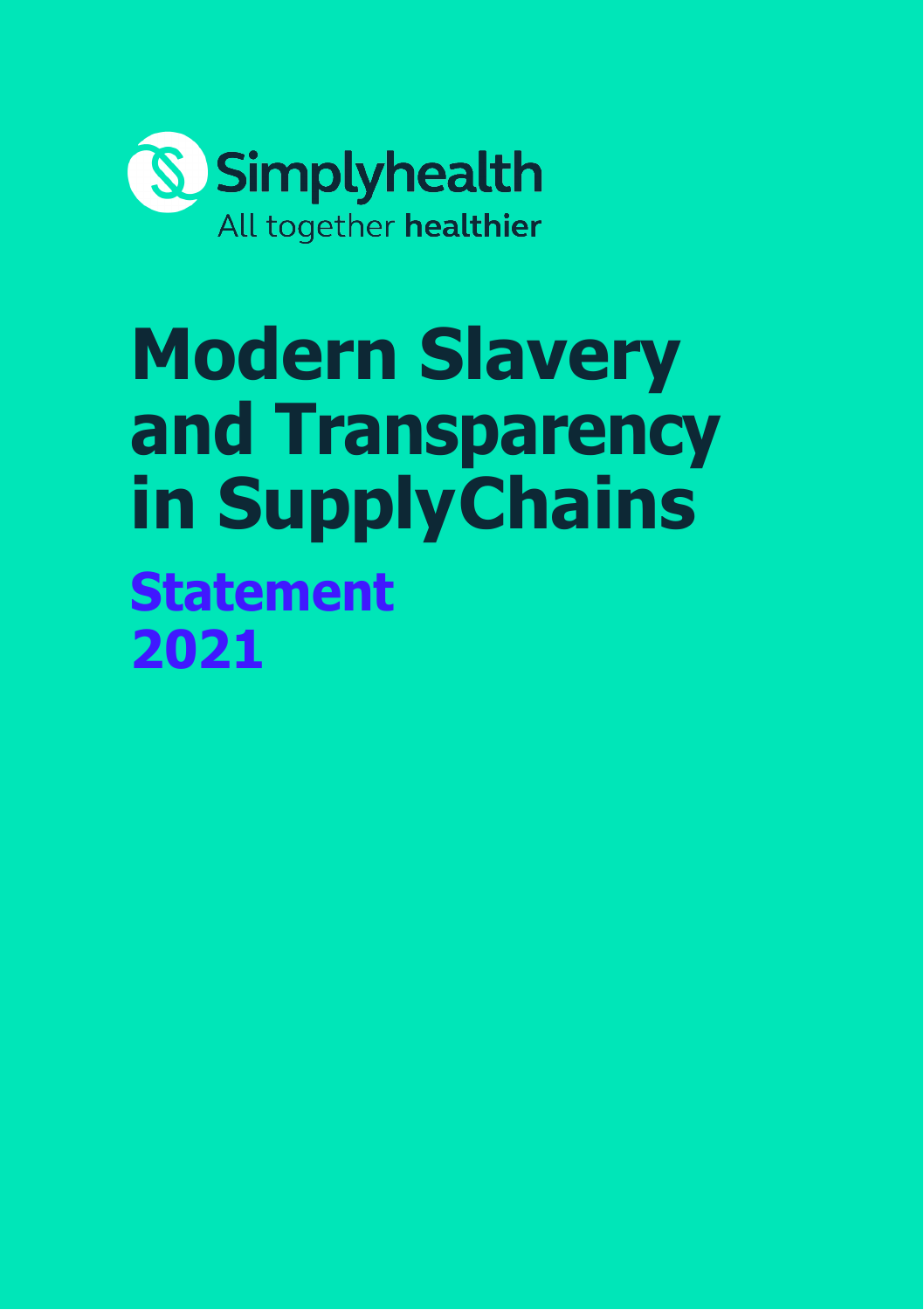### **Purpose and scope**

This Modern Slavery and Transparency in Supply Chains Statement ("Statement") is made in accordance with section 54 of the Modern Slavery Act 2015 (the "Act") for the financial vear ended  $31<sup>st</sup>$  December 2020. The Statement is made by Simplyhealth<br>Group Limited (company number (company 05445654) on behalf of itself, Simplyhealth Access (company number 00183035) and<br>Denplan Limited (company number Denplan Limited (company number 01981238). This Statement is reflective of their practices. (together "Simplyhealth").

This is the fourth statement made by Simplyhealth since the Act came into force and reports on the efforts made to mitigate the risks of modern slavery in line with the requirements of the Act.

This Statement sets out the steps that Simplyhealth continues to take to prevent modern slavery and human trafficking in our business and supply chains.The second report of the independent review of the Act launched by the Home Office in July 2018 recommended companies' reports be made more consistent. We have considered the information contained in this Statement including the order of this Statement and have amended this to ensure that our corporate structure and business is included as a standard introduction.

Simplyhealth supports the proposed changes outlined in the public consultation "Transparency in Supply Chains", these being: publication of our statement on a central Government registry; a single reporting deadline; mandating the<br>information to be included in our information to be included in our

Statement; and civil penalties for failures to comply.

#### **Who we are**

Simplyhealth Group Limited is the parent company of Simplyhealth Access and Denplan Limited.

Simplyhealth Access is the UK's leading health cash plan provider, providing access to everyday healthcare. Simplyhealth is a trading name of Simplyhealth Access, which is authorised by the Prudential Regulation Authority and regulated by the Financial Conduct Authority and the Prudential Regulation Authority.

Denplan develops, sells, and administers dental payment plans which are sold by dentists to their patients.

Simplyhealth's purpose is to improve access to healthcare for the many, for the long term. We make accessing healthcare easier for millions of people in a sustainable way that delivers long term impact.

### **What we do**

We arrange insurance based health plans that help people access and get funding for healthcare. We also provide charitable giving and colleague volunteering to help local and national healthcare charities that support adults and children in accessing healthcare.

Since 1872, we've been helping people make the most of life through better everyday health. Our plans make sure individuals, families and employees can easily access inperson and virtual wellbeing services, and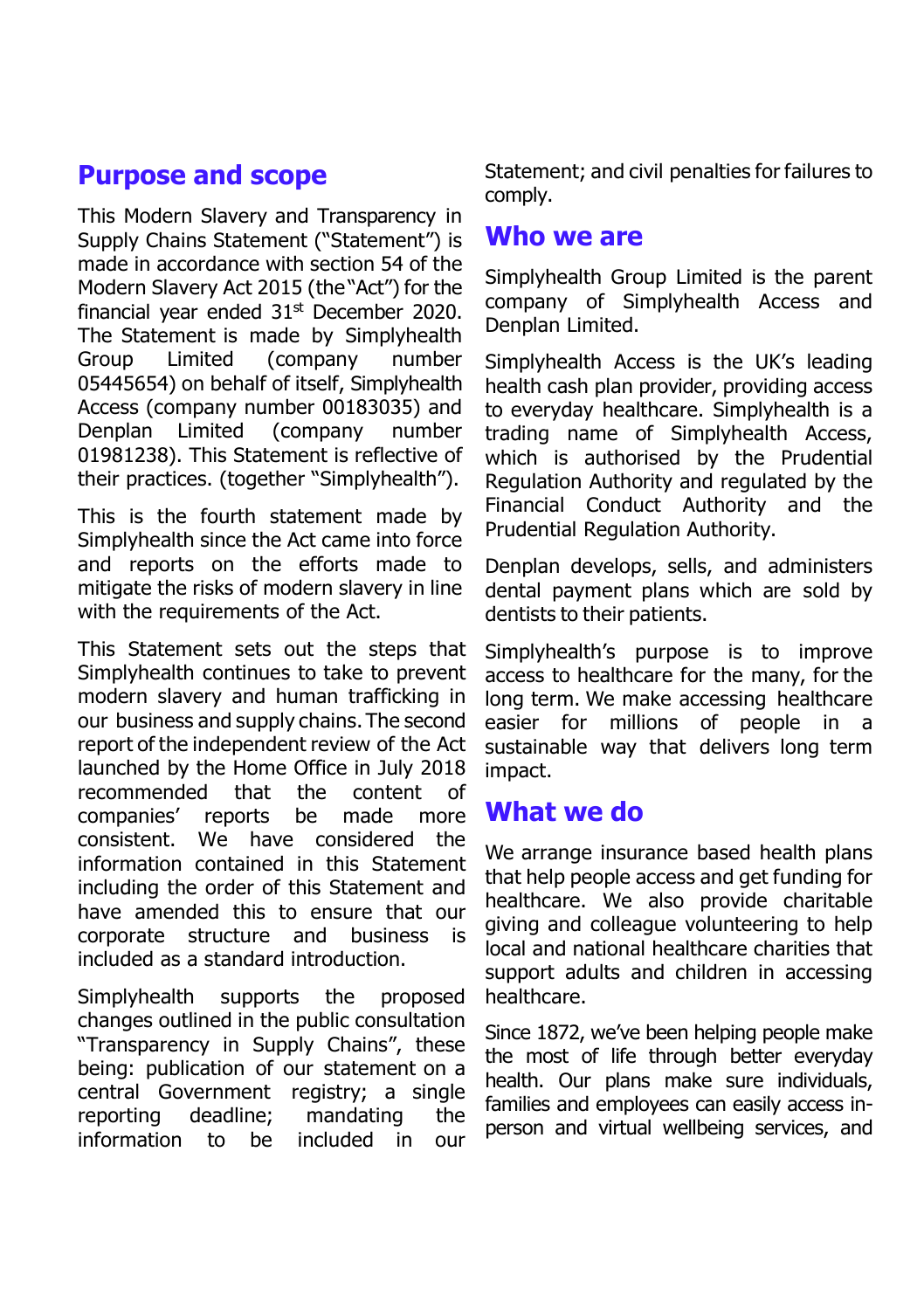afford to stay healthy by claiming costs back on dental treatments, visits to the optician, complementary therapies and more.

Our health plans also provide 24/7 video GP appointments, 24/7 counselling support and advice, cover for routine prescription costs, video physiotherapy assessment and virtual healthcare treatments.

We provide direct to the consumer, via corporate employee benefit schemes, or by health practitioners themselves.

### **Process Owners**

Our Board of Directors is committed to the eradication of human trafficking and modern slavery in our supply chains and has overall responsibility for ensuring that Simplyhealth complies with its legal and ethical obligations. Our Board of Directors receives updates on the nature and requirements of the Act, and the impact on our group.

We maintain a clear internal governance<br>structure at both operational and structure at both leadership levels. Our senior leaders (in conjunction with our procurement function) remain responsible for engagement with our modern slavery processes and procedures.

## **Our approach**

We continue to tackle modern slavery and<br>human trafficking by educating and human trafficking informing our employees, making clear commitments, progressing against those commitments and owning the challenges faced. This Statement is once again written in the spirit of transparency; it<br>acknowledges that while we have acknowledges that while we have progressed, we are committed to

continually improving our practices as there are still areas on which we need to work.

Simplyhealth remain registered with the Home Office contact database to receive reporting guidance and resources. In reviewing our approach, we have had<br>regard to the latest governmental aovernmental guidance.

Like most businesses, we have had to adjust our ways of working as a result of the COVID-19 pandemic. During our last financial year Simplyhealth withdrew from the veterinary market. Other than as set out above, our operations have not undergone any material change since the last Statement, and while Simplyhealth continues to require compliance with the Act from our suppliers by the use of clear terms and conditions in supplier contracts and pre-contractual checks, there has by necessity, been limited modification in our approach.

All of our policies and procedures remain under review and adaptable to any changes in risks faced by Simplyhealth.

## **Supply chains**

Simplyhealth continues to source goods and services for internal operations, our business customers and consumers from suppliers on our Approved Supplier List ("ASL").

Suppliers are added to the ASL following successful completion of Simplyhealth's standard supplier pre-contractual checks. By way of a checklist within our control<br>framework, we can evidence that framework, we can evidence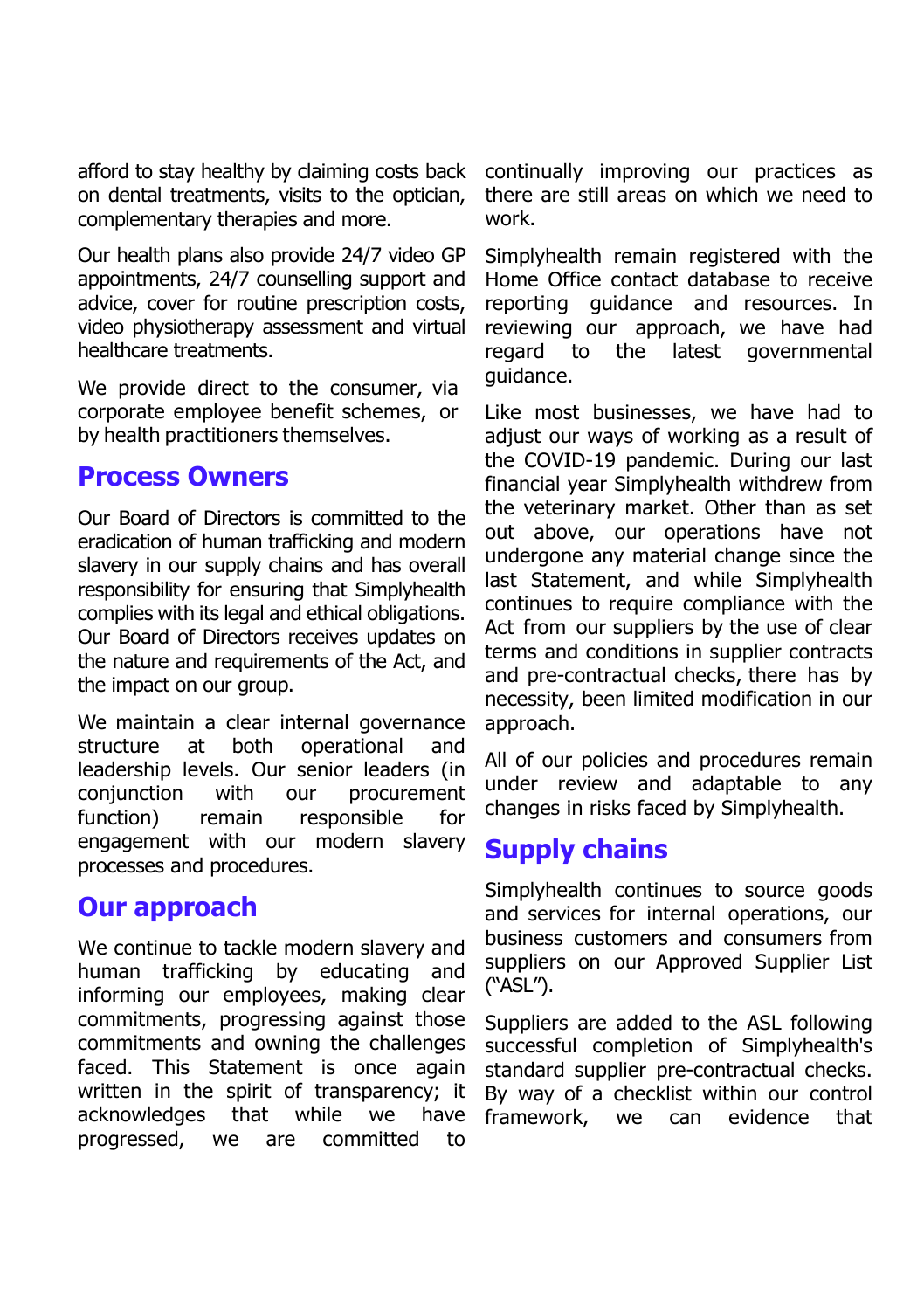appropriate programmes are in place to manage the risk of modern slavery and<br>human trafficking: this reguirement requirement extends to ensuring that our suppliers have similarly appropriate arrangements through the use of standard supplier terms and conditions, which contain a modern slavery compliance provision. This is in addition to our Modern Slavery Act Supplier Request Form, which requests<br>details regarding a supplier's a supplier's arrangements to prevent modern slavery in its organisation and supply chains. Simplyhealth has, during the last financial<br>vear, adopted a Corporate Social year, adopted a Corporate Responsibility Statement which is being rolled out across all suppliers which confirms the values that suppliers must<br>share. We believe that effective share. We believe that effective procurement at Simplyhealth includes ethical, socially responsible behaviours in all supplier interactions including:

- engagement and compliance with the Bribery Act 2010 and all other<br>legislation relating to antilegislation relating to corruption;
- engagement and compliance with the Modern Slavery Act 2015;
- engagement and compliance with outsourcing regulatory requirements;
- commitment to diversity and inclusion; and
- avoidance (or declaration) of any conflict of interest.

### **Assessment of risk**

Our procedures help minimise and mitigate

against the risk of modern slavery occurring within our business and supply chains.

Our 2020 assessment did not identify any areas of concern and confirmed that we have proportionate practices in place relative to the risk of slavery and human trafficking occurring in our business or supply chains.

Despite our business being self-assessed as low risk in respect of modern slavery and human trafficking, we repeatedly assess the risk of such practices occurring in our business and our supply chains through our procurement processes. We review our process with reference to Home Office guidance, and focus on recruitment, use of agency and temporary workers, onboarding of new employees and terms and conditions.

Simplyhealth is not heavily reliant on third<br>party suppliers: in recent vears party suppliers; in recent years Simplyhealth's decreased reliance on external supply has reduced our overall risk. We continue to rely on some outsourced services and are aware that there are modern slavery and human trafficking risks in these supply chains. Wherever possible we seek to purchase these goods and services from large, global suppliers; our procurement function undertakes due diligence on new suppliers regardless of size or global presence. It is hoped that by compliance with, and promotion of, the Act we will play our part in influencing all suppliers in the way they manage their supply chains.

As a result of the COVID-19 pandemic the original timescales for progressing the risk assessment of worldwide services used by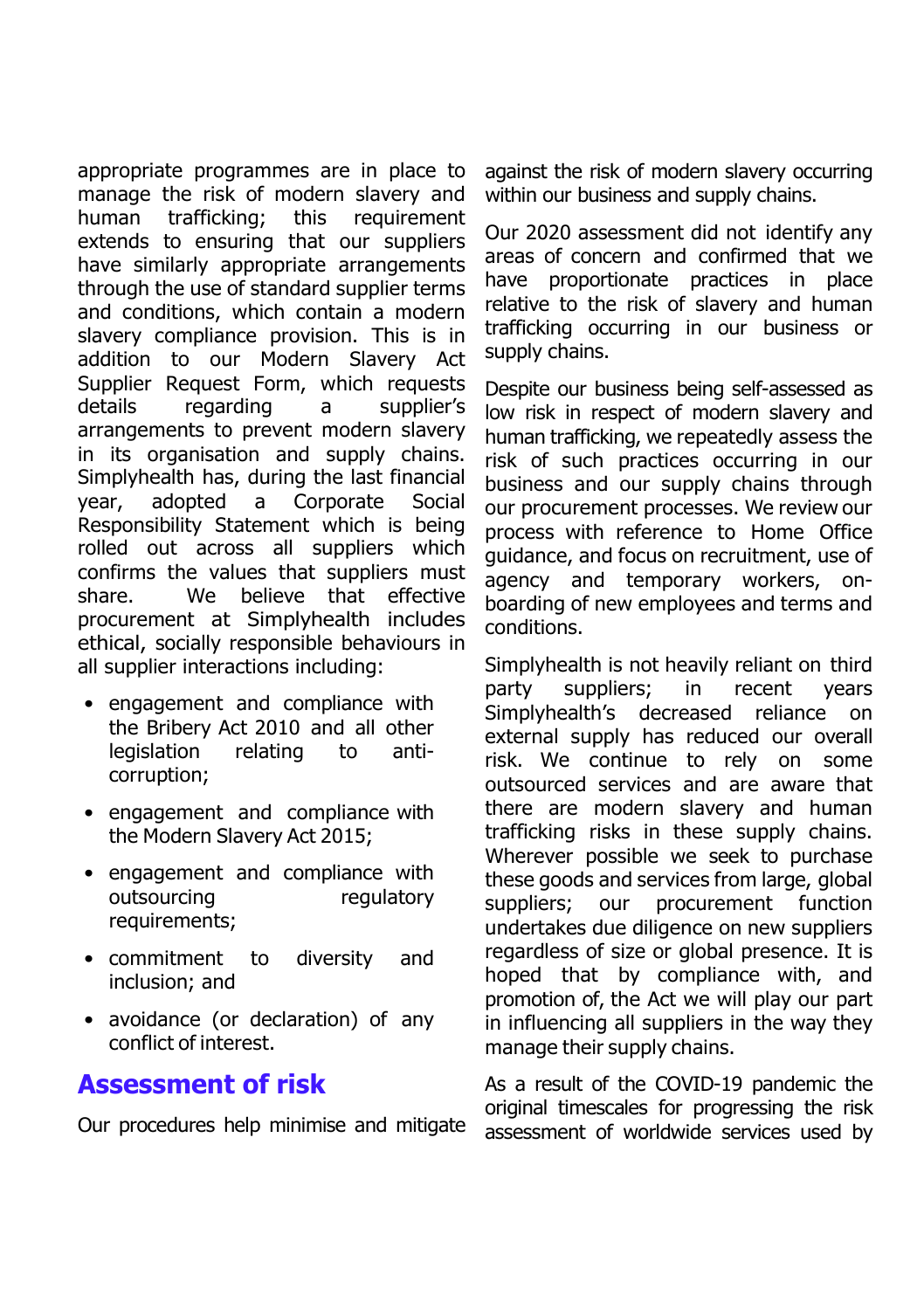our customers have had to be revised.

This risk assessment will have particular reference to the provision of treatment provided by partners providing worldwide dental injury and dental emergency cover, which affects our Denplan business.

## **Training, Guidance and Principles relating to Modern Slavery and Human Trafficking**

- All employees within our procurement function undergo training to ensure that they have a full understanding of the issues affecting Simplyhealth's business and its supply chain in relation<br>to modern slavery and human slavery trafficking.
- Our legal function has a full understanding of the impact of modern slavery and human trafficking, together with the need for our business to closely adhere to the Act, with a purposive approach, not merely at a compliance level. Our legal team ensure that our supplier due diligence and standard terms and conditions are fit for purpose.
- We believe that our strength is in our people and their vigilance will ensure successful engagement. As such all employees have access to our modern<br>slavery and human trafficking trafficking documentation via our corporate intranet.
- We have provided guidance to our employees regarding our corporate duties and our expectations in relation

to employee action and awareness. The guidance includes links to the Modern<br>Slavery Helpline website, the website, government modern slavery website and this statement; together with<br>information regarding internal information communication and reporting. This guidance is reflective of our zerotolerance approach.

## **The following supplementary principles and toolkits are available to all employees:**

- Running our Business we have a Whistleblowing Policy in place to allow all employees to report any concerns about how their colleagues are treated, or to report any concerns regarding our business practices. This includes any circumstances that may give rise to a risk of, or a suspected event of, modern slavery or human trafficking. Our whistleblowing toolkit is designed to make it easy for employees to make disclosures without fear of retaliation;
- Our People we strive for the highest possible standards of employee conduct and ethical behaviour as laid out in Our People Principles;
- Apprentices all our apprentices are paid in line with our internal pay scales, all wages exceed the National Living Wage;
- Agency Workers we use only specified, reputable employment agencies to source labour, and we always verify the practices of any new agency we are using (ensuring that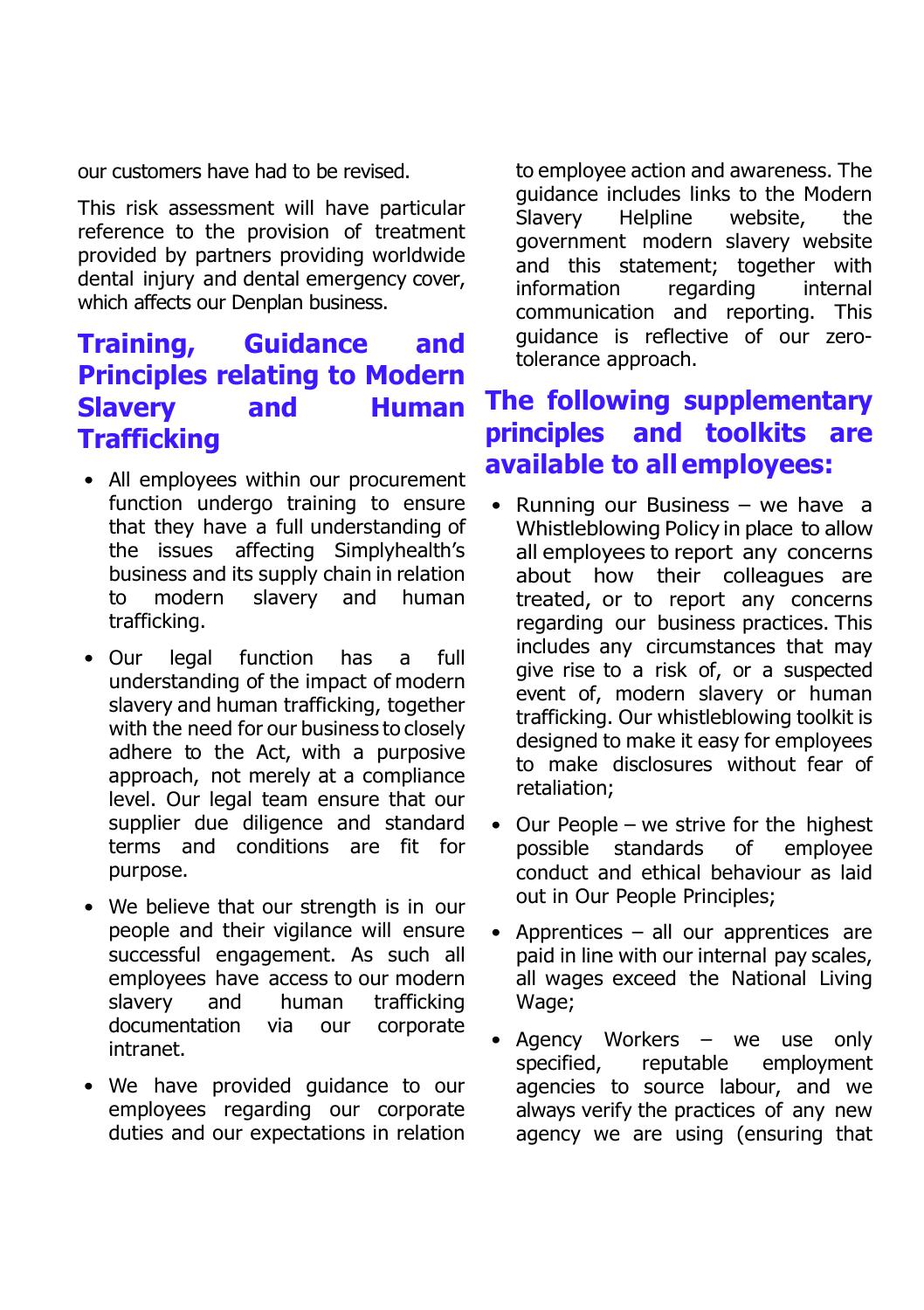they meet our standards) before accepting workers from that agency. Simplyhealth only works with providers who have their own robust internal audit measures to assure adherence to safe and fair modern working practices. We give clear guidance on the behaviours and actions we expect and all providers adhere to our Terms of Business which requires adherence the Act; and

• Our approach to corporate social responsibility underpins how the organisation takes account of the economic, social and environmental impact of our operation.

## **Evaluation**

To evaluate the effectiveness of the measures we are taking, our process owners are responsible for modern slavery and human trafficking engagement, and publicising this across the group. We have maintained a framework

for organisational accountability, to allow our people, and others, to raise issues, make suggestions, voice grievances and report suspected or actual modern slavery or human trafficking. We have raised awareness internally of the risks of modern slavery and human trafficking, and highlighted the requirements of the Act and its objectives, together with our procedures to ensure compliance.

For the period covered by this statement, Simplyhealth did not receive any reports of modern slavery within its business or its supply chain.

We maintain our aim to map our supply chains for goods and services assessed as potentially higher risk, with reference to the Global Slavery Index in order to ensure that our zero tolerance approach to modern slavery and human trafficking is understood throughout both internal business and our supply chain.

Approved by the Board of Simplyhealth Group Limited on 27 July 2021.

Joch Khemba

**Dr Sneh Khemka** Chief Executive Officer 27 July 2021